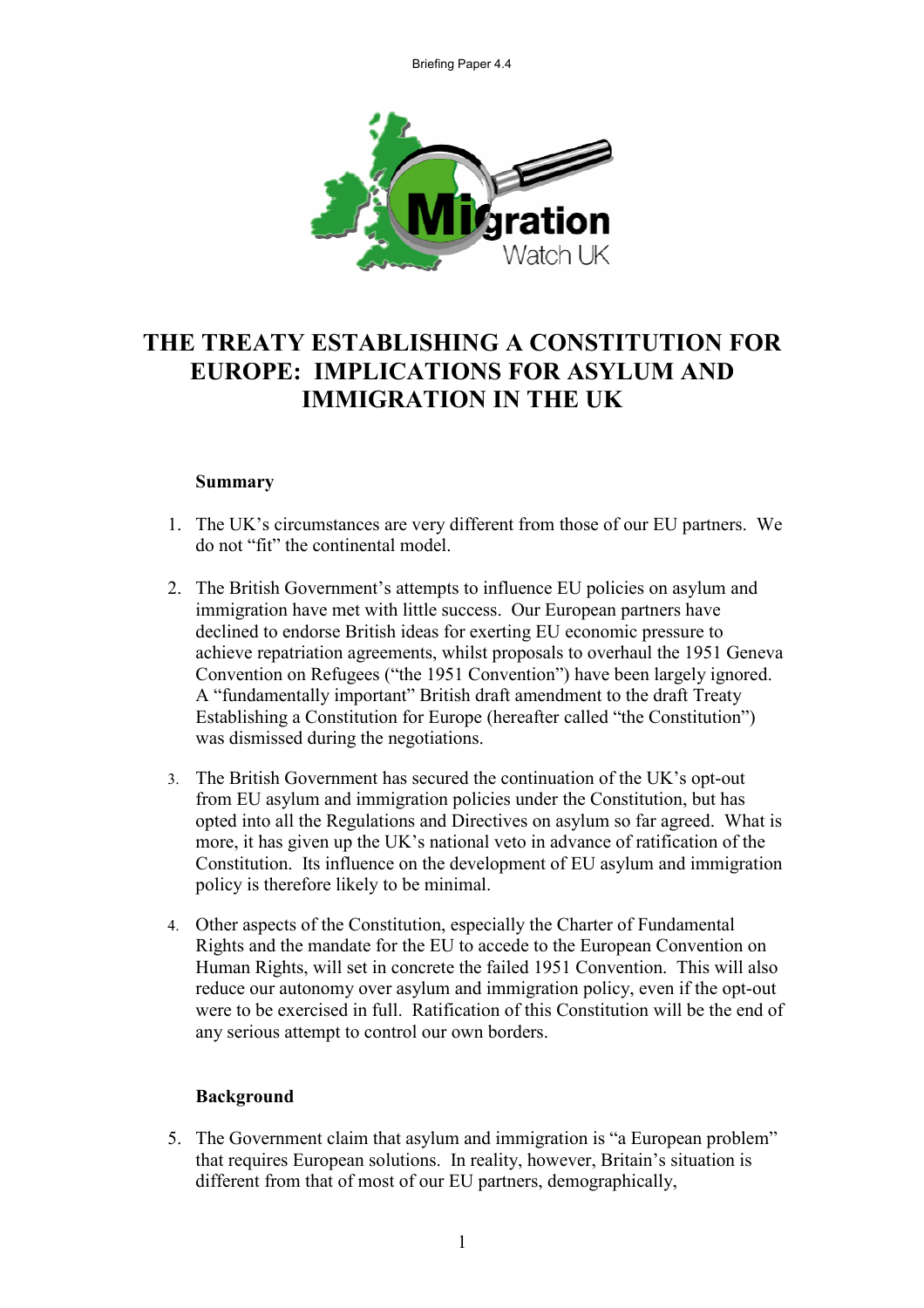geographically, administratively and historically. The Schengen Agreement on the abolition of internal border controls does not apply to the UK and Ireland.

- 6. Some EU countries have a very low birthrate of about 1.2. In Britain, our birth rate<sup>1</sup> is 1.73 - short of the replacement rate of 2.1 but far less drastic in demographic terms than the situation of Italy, Germany or the Baltic states. The fact is that our population is not declining. It is set to grow by 6.1 million by 2031 - even on the Government's very cautious assumption about immigration. Nor is our population of working age declining. It would continue to increase for the next 20 years, even if there were no immigration at all, mainly because women will work longer. Furthermore, the South East of England where, on present patterns, more than three quarters of migrants settle is already one of the most crowded areas of Europe.
- 7. In the past, the fact that Britain is an island has enabled us to impose tight control at points of entry, allowing almost total freedom once inside. Hence, unlike most countries in continental Europe, our administrative system has, at least for the present, no requirement for personal identity cards. Consequently, there is no effective control of access by foreigners to the National Health Service and other benefits.
- 8. Historically, our links with a worldwide Commonwealth and the prevalence of English as a second language throughout the world place us in a different situation from other European Union countries (except, to some extent, Ireland).

# **Co-operation so far**

- 9. At the EU Summit in Seville in June 2002, the press were briefed that the Prime Minister would urge the European Union to use its economic muscle to ensure that third country nationals who failed asylum were accepted back by their own Governments. This proposal was watered down to extinction.
- 10. At the European Summit in Greece in June 2003, the Prime Minister pressed for a scheme involving offshore processing centres outside the jurisdiction of the European Union. This proposal was turned down and Britain was left to conduct a pilot scheme with a small group of sympathetic countries, although the Commission also now wants a feasibility study conducted.
- 11. Following the Amsterdam Treaty of 1997, the Council was required to adopt, by May 2004, "measures on asylum, in accordance with the Geneva Convention of…1951 and the Protocol of…1967 relating to the status of refugees and other relevant treaties" in the following areas:
	- a) criteria and mechanisms for determining Member State responsibility for considering an asylum application;

 $1$  Or, strictly speaking, our total fertility rate ("TFR")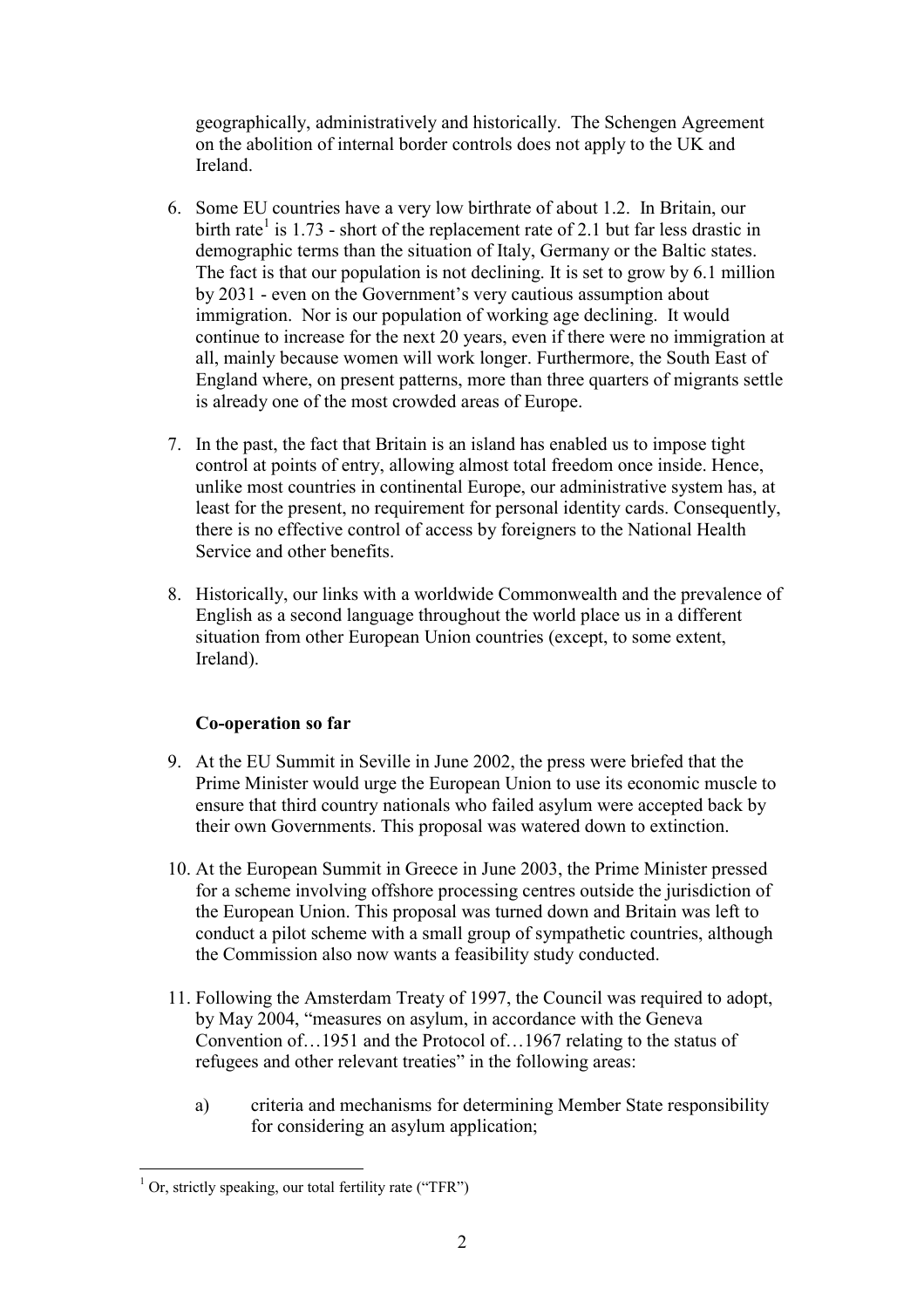- b) minimum standards on the reception of asylum seekers;
- c) minimum standards with respect to the refugee definition;
- d) minimum procedural standards for granting or withdrawing refugee status.<sup>2</sup>
- 12. Article 63 of the TEC also required the Council to adopt measures relating to minimum standards for temporary protection for displaced persons "who cannot return to their country of origin and for persons who otherwise need international protection"; and "promoting a balance of effort" between Member States accepting refugees and displaced persons. This resulted in the adoption of a Directive in  $2001<sup>3</sup>$ .
- 13. Further to the provisions of the Amsterdam Treaty, at Tampere, in October 1999, the European Council agreed "to work towards establishing a Common European Asylum System, based on the full and inclusive application of the Geneva Convention…".
- 14. On this basis, the Council has already adopted a Regulation determining responsibility for considering an asylum application  $4 \text{ (and a further Regulation)}$ laying down detailed rules for its application<sup>5</sup>); called "Dublin II", because it revised and replaced the earlier Dublin Convention. Home Office officials have reported that other EU Member States' authorities have often been reluctant to acknowledge their responsibility for particular asylum seekers under the Regulation – just as they were under the old Dublin Convention.
- 15. The European Council has also already adopted a Directive on reception conditions for asylum seekers $6$ .
- 16. A Directive on the definition of a refugee was formally adopted by the Council on 30 April 2004 (but this is not yet a legally binding act). On the same day, it reached political agreement on a directive on asylum procedures.
- 17. The Government has been in the vanguard of countries facilitating a greater degree of economic migration, but this expansion has been on a national, not an EU basis – so far. A House of Lords Report<sup>7</sup> pointed out that the Government; "have consistently chosen not to opt into positive immigration measures, such as those relating to admission for employment and selfemployment; family reunion; and protection for the victims of trafficking". In response to the Report $^8$ , however, the Minister said that it was inappropriate to characterise the Government as having no commitment to "positive" measures: "the Government is keen to work with our EU partners *in all areas of present and future co-operation which do not conflict with our frontiers*

 $2$  Article 63 of the Treaty Establishing the European Community ("TEC")

<sup>3</sup> 2001/55/EC

<sup>4</sup> Council Regulation (EC) No 343/2003/EC

<sup>5</sup> Commission Regulation (EC) No 1560/2003

<sup>6</sup> Council Directive 2003/9/EC

<sup>&</sup>lt;sup>7</sup> European Union Committee  $37<sup>th</sup>$  Report,  $5<sup>th</sup>$  November 2002 <sup>8</sup> Letter from Lord Filkin,  $28<sup>th</sup>$  January 2003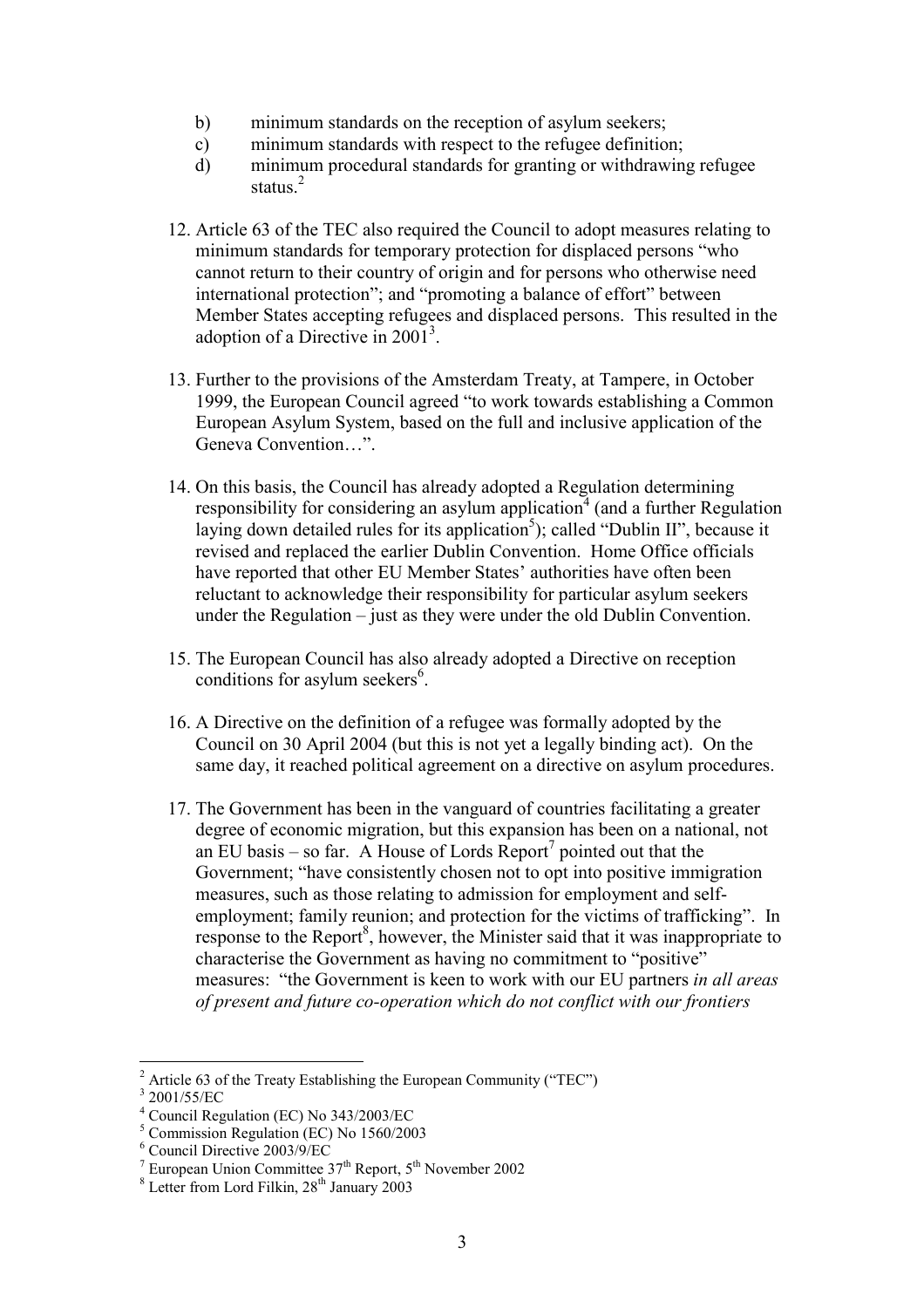*protocol*" <sup>9</sup> (i.e. in all areas which do not compromise the UK's opt-out from the Schengen Agreement).

- 18. The UK Government has opted into all four of the Regulations and Directives so far adopted as part of the Common European Asylum System, whilst Ireland has only opted into Dublin II and Denmark has opted out of the System entirely. The Government claims to be wary of opting into further measures in this area, but it remains to be seen whether this caution would remain the case if the present Government were re-elected.
- 19. The recent surrender of the national veto over measures in asylum and immigration will significantly reduce the Government's influence over the development of EU policies in these areas, as it will be possible (even likely) that the UK will be outvoted. Even if the opt-out is exercised in respect of every future measure, the UK will still be bound by the four Regulations and Directives that the Government has opted into, which will be subject to interpretation by the European Court of Justice and prospectively to amendment in the Council – where the veto will no longer be available.

# **The Constitution – Provisions on Asylum and Immigration**

- 20. Title III, Chapter IV, Section 2 of the Constitution (Articles III-166 to III-169 – see Annex A for full text) deals with "Policies on border checks, asylum and immigration". It is designed to provide a legal basis for a comprehensive asylum and immigration system in the EU. Whilst the Section largely consolidates existing Treaties and other agreements, some of the provisions are novel, including:
- Article III-167, which introduces a uniform status of subsidiary protection, still undefined;
- Article III-168(2), which brings under qualified majority voting ("QMV") all aspects of third country nationals' right to live in another Member State, including the right to social security – "a considerable extension of the Union's competence", according to the British delegation;
- Article III-169, on solidarity and burden-sharing, "including its financial implications", which is entirely new.
- 21. The UK has an opt-out from the whole section (text at Annex B), but may nevertheless choose to opt into a policy at its inception, or opt in at a later date under the mechanism for "enhanced cooperation" if opting in immediately is not expedient.
- 22. During negotiations on the Constitutional text in 2003, the Government's representative, Peter Hain MP, put forward what he described as a "fundamentally important" amendment to the draft articles on asylum and immigration, but this proposal was ignored. The amendment would have set

<sup>&</sup>lt;sup>9</sup> Emphasis added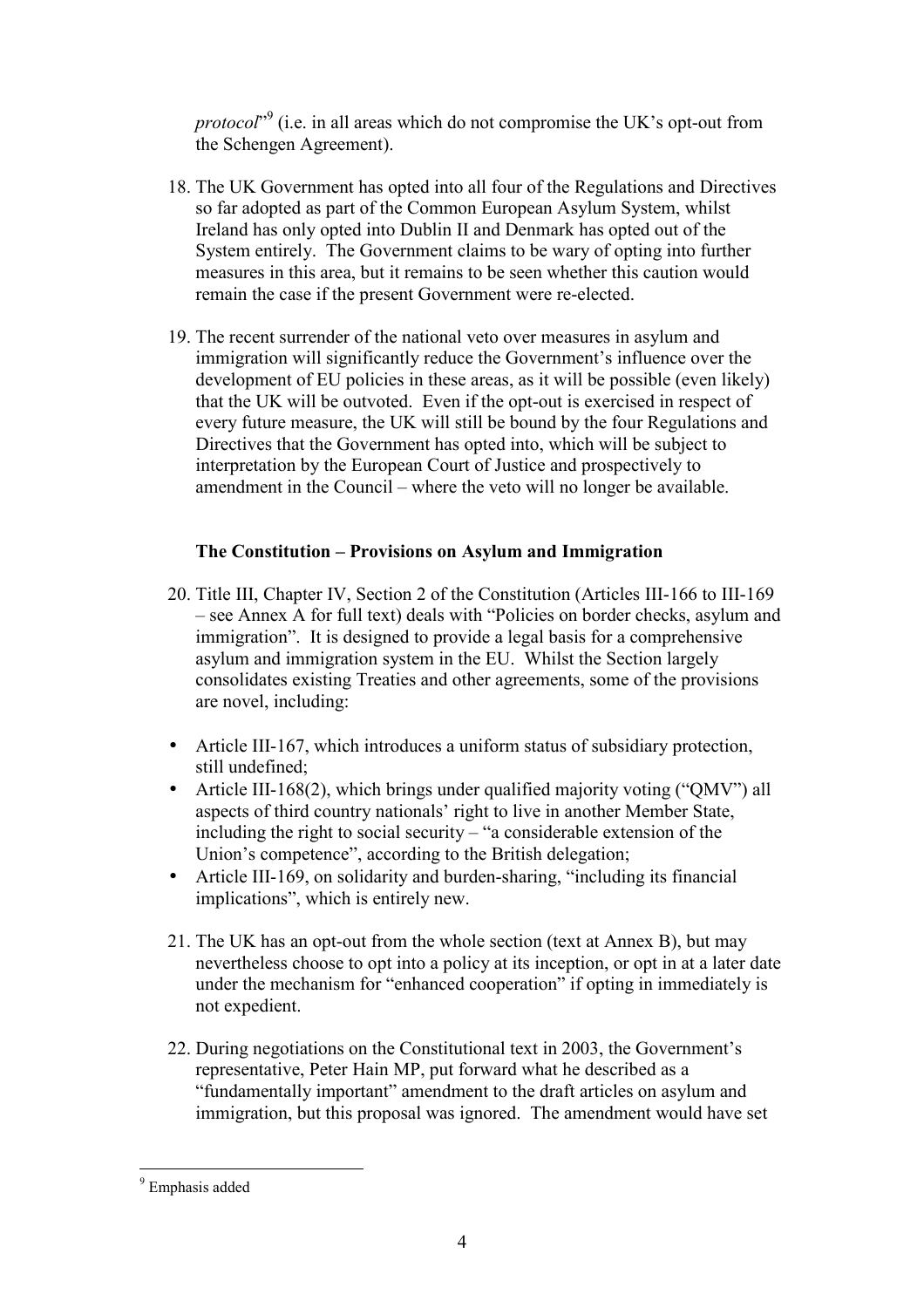out general objectives for asylum policy rather than the specific, detailed EU powers that have now been agreed.

#### **Asylum and Immigration and the EU Legislative Process**

- 23. From 1 November 2004, the UK will need at least 90 votes (out of a total of 321) to block any new measure on asylum or immigration to which qualified majority voting ("QMV") is subject. The UK itself has 29 votes. Following the meeting of the Council of Ministers in Luxembourg on 25 October 2004, national vetoes will disappear from these areas of decision-making altogether, and QMV will become the rule. Once a measure has been adopted, it will require 232 votes to get it changed. Under the new system of QMV contained in the Constitution, a change will require the votes of at least fifteen Member States, representing at least 65% of the population of the Union (see Annex C). This is scheduled for 2009.
- 24. Under the ordinary legislative process, the Council of Ministers' decisions on the basis of QMV are also subject to a vote of the European Parliament. This is known as "codecision". The increasing use of shortcuts in the way codecision is practiced will further undermine the UK's influence in the drafting of these measures (see Annex C on the legislative process).
- 25. The object of the extension of QMV, the planned changes in the way it functions and the increasing use of codecision shortcuts is to speed up or "streamline" the EU decision-making process. Since few other EU Member States share the UK's interests or policy aims in the field of asylum and immigration, however, these new mechanisms are likely to work against us.

# **The Constitution – Other Provisions**

- 26. Even if the UK's opt-out were to be fully exercised, the Constitution would still fetter the UK's ability to make its own asylum and immigration policies and laws.
- 27. Article I-7 of the Constitution provides for recognition of the rights, freedoms and principles set out in the Charter of Fundamental Rights ("CFR")<sup>10</sup> and makes it mandatory for the EU to sign up to the European Convention on Human Rights ("ECHR"). The rights guaranteed by the CFR will constitute general principles of the Union's law, as will "fundamental rights…as they result from the constitutional traditions common to the Member States", under paragraph 3 of the Article. This Article thus has the potential to extend considerably the scope of EU law (the supremacy of which over national laws, in every circumstance, will be guaranteed by Article I-5a of the Constitution).

<sup>&</sup>lt;sup>10</sup> The Dublin II Regulation already locks in the CFR, which constitutes Part II of the Constitution, in para (15) of its preamble, as follows: "The Regulation observes the fundamental rights and principles which are acknowledged in particular in the Charter of Fundamental Rights of the European Union. In particular, it seeks to ensure full observance of the right to asylum guaranteed by Article 18."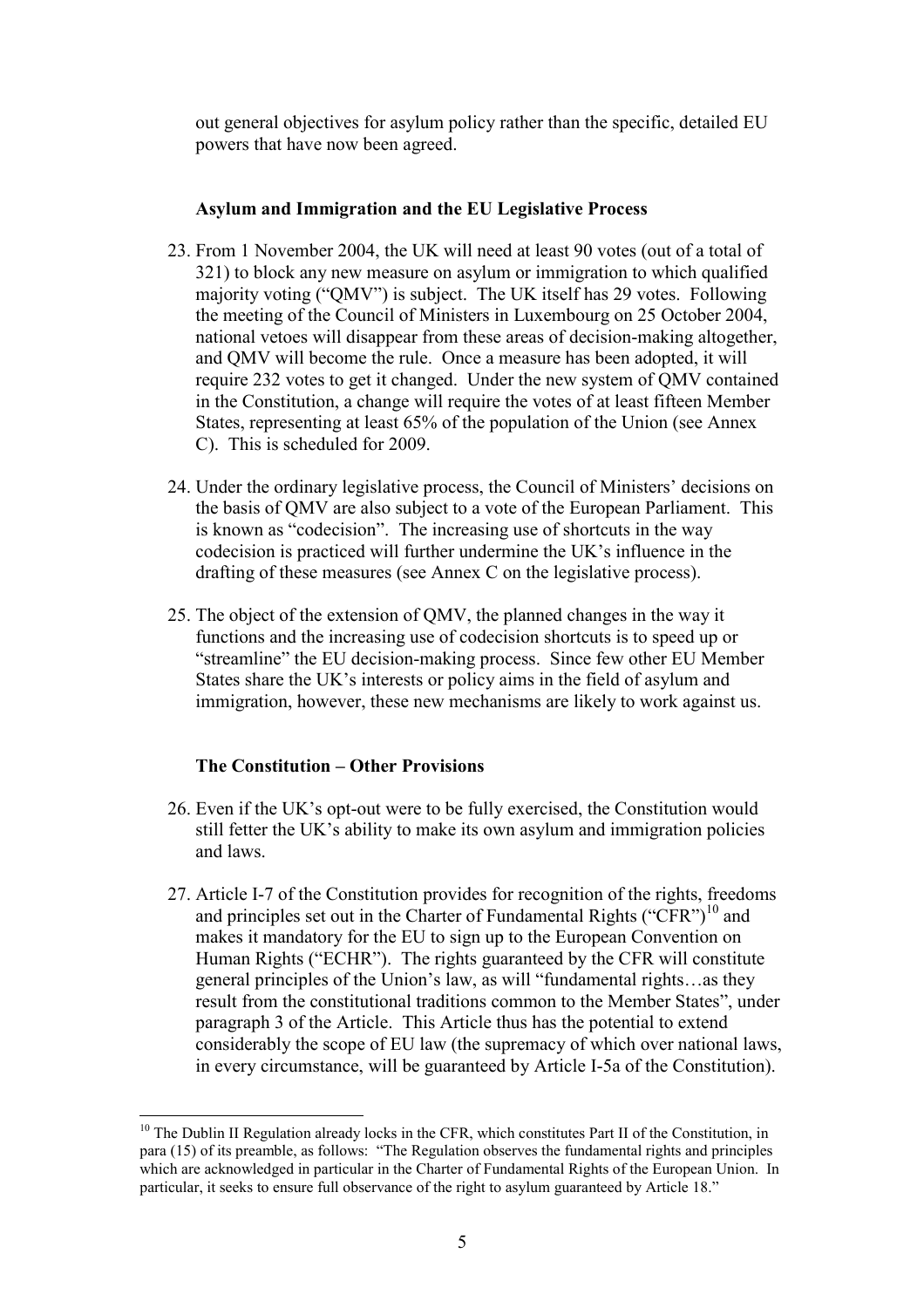- 28. The main prospective point of relevance the CFR has to asylum and immigration is that its Article 18 expressly guarantees the right to asylum "with due respect of the rules of the Geneva Convention". Furthermore, Article III - 167 of the Constitution states that the common policy on asylum "must be in accordance with the Geneva Convention of ...1951...". The draft Constitution thus contains a double lock ensuring the continued applicability of the 1951 Convention as well as locking Britain into the ECHR. It is precisely this framework of legislation that, despite seven Acts of Parliament in fifteen years, has proved thoroughly unsatisfactory as a framework for tackling the modern phenomenon of very large scale economic migration often disguised as asylum seeking. It results in an extremely lengthy and expensive process for deciding asylum claims and, by restricting the use of detention, it renders removal very difficult. The British Government, having acknowledged the shortcomings of the 1951 Convention, has sought to incorporate into the EU Common Asylum Policy radical revisions to the way it operates, but has had little success.
- 29. The extent to which the application of the Charter of Fundamental Rights would impinge on the legislative process in the UK depends on the effect of the "horizontal articles" which the British Government asserts will limit its application to matters of EU law under the Constitution. If the Government is right, then it will apply within the context of those existing regulations and directives on asylum which have been adopted or which are to be adopted, which the Government has already opted into. If, as some lawyers suggest, the Government is wrong, then the Charter will impinge on any national laws made in the exercise of our asylum and immigration opt-out as well.
- 30. The CFR includes a right to dignity, a right to freedom from discrimination and a right to social security and social assistance, any or all of which could be used by the European Court of Justice ("ECJ") to rule a national law unconstitutional under the European Constitution.
- 31. The introduction of ECJ jurisdiction into the asylum appeals process will directly undermine the Government's present policy of seeking to prevent delaying tactics and long, drawn-out appeals, many of which have very little merit. As well as the extra grounds for appeals which the CFR potentially provides, there will be the option of making "preliminary references" to the ECJ, which could disastrously worsen the existing problem of delays in the system.

#### **Conclusion**

32. The retention of the UK's opt-out on asylum and immigration policies under the European Constitution falls well short of a guarantee. The present Government's record suggests that it will be sparing in any use it makes of its opt-out. Meanwhile, the EU remit in this policy area has been considerably expanded whilst the national veto has been abandoned, and the UK is set to lose even more control due to planned changes to the legislative process under the Constitution.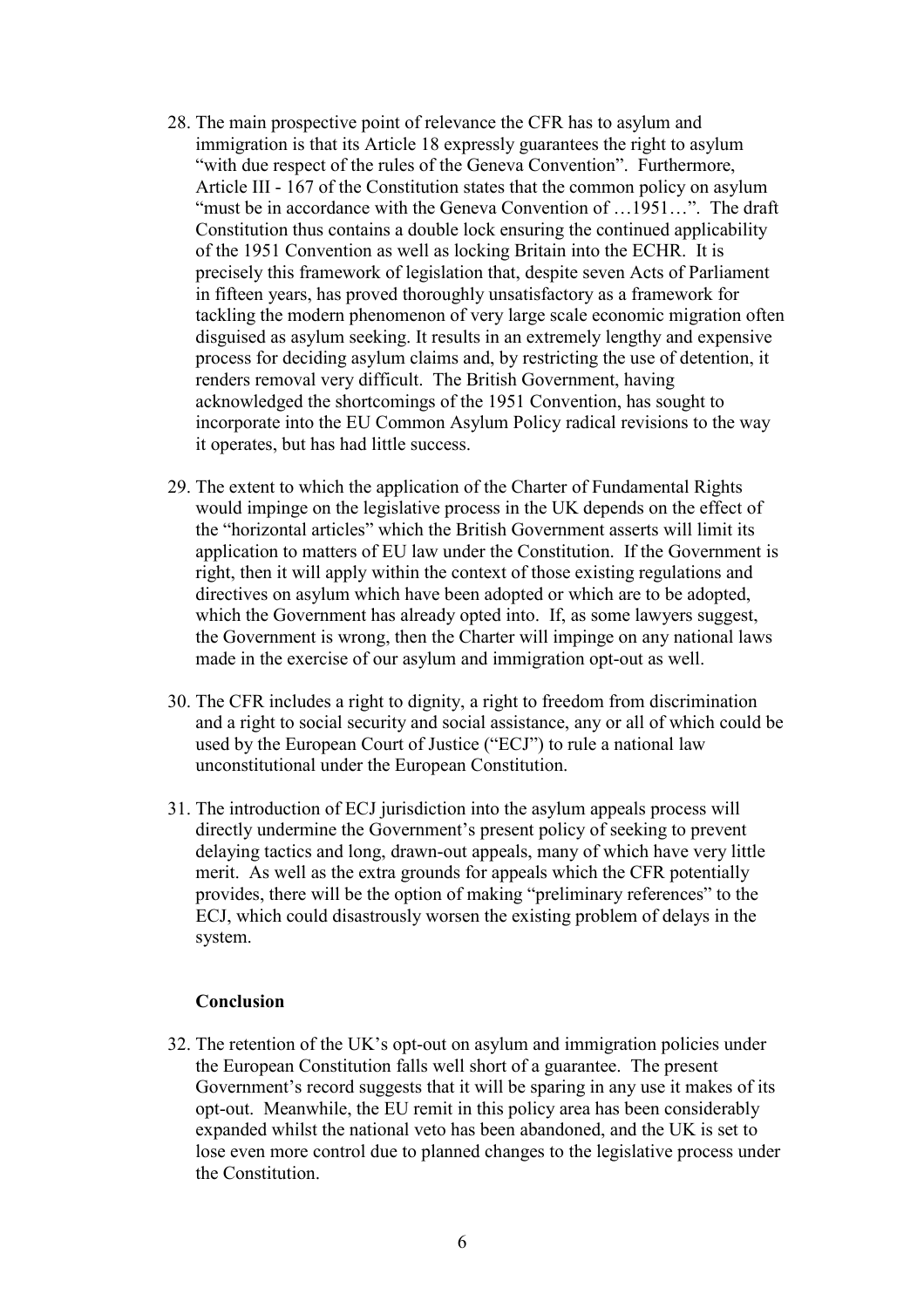- 33. Even if the opt-out were to be fully exercised, the EU would gain increasing influence over asylum and immigration policy in the UK through the "doublelock" in relation to the European Convention on Human Rights and 1951 Convention respectively, and the application of the Charter of Fundamental Rights.
- 34. The adoption of the Constitution can only result in the further progressive loss of national control over asylum and immigration in the UK. The extent of this loss will depend in part on how the EU immigration policy develops. For the reasons given in paragraphs 5-8, it is unlikely to suit British circumstances.

27 October 2004

**ANNEX A** 

# SECTION 2 POLICIES ON BORDER CHECKS, ASYLUM AND IMMIGRATION

# Article III-166

1. The Union shall develop a policy with a view to:

(a) ensuring the absence of any controls on persons, whatever their nationality, when crossing internal borders;

(b) carrying out checks on persons and efficient monitoring of the crossing of external borders;

(c) the gradual introduction of an integrated management system for external borders.

2. For this purpose, European laws or framework laws shall establish measures concerning:

(a) the common policy on visas and other short-stay residence permits;

(b) the controls to which persons crossing external borders are subject;

(c) the conditions under which nationals of third countries shall have the freedom to travel within the Union for a short period;

(d) any measure necessary for the gradual establishment of an integrated management system for external borders;

(e) the absence of any controls on persons, whatever their nationality, when crossing internal borders.

3. This Article shall not affect the competence of the Member States concerning the geographical demarcation of their borders, in accordance with international law.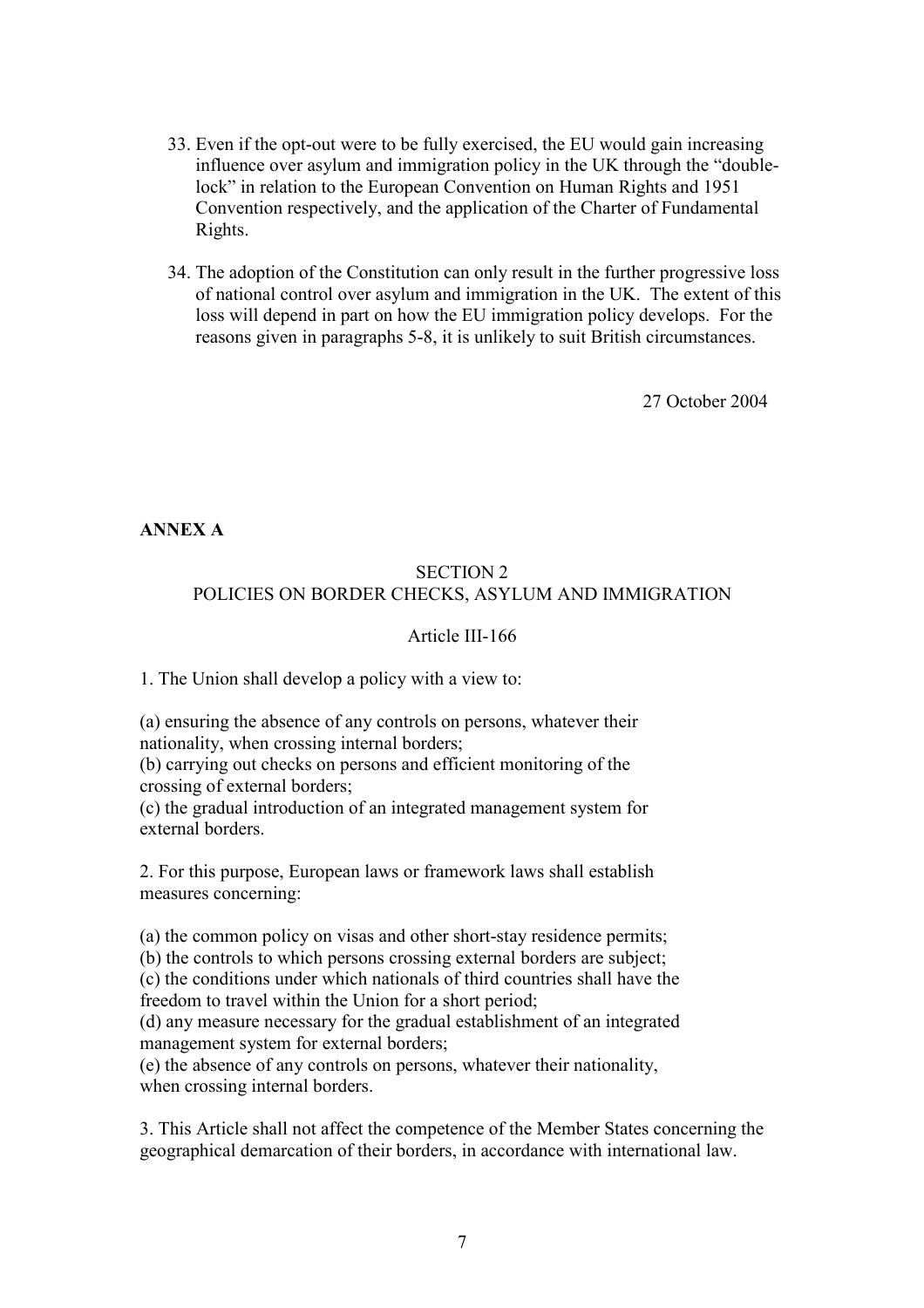#### Article III-167

1. The Union shall develop a common policy on asylum, subsidiary protection and temporary protection with a view to offering appropriate status to any third-country national requiring international protection and ensuring compliance with the principle of *non-refoulement*. This policy must be in accordance with the Geneva Convention of 28 July 1951 and the Protocol of 31 January 1967 relating to the status of refugees and other relevant treaties.

2. For this purpose, European laws or framework laws shall lay down measures for a common European asylum system comprising:

- a) uniform status of asylum for nationals of third countries, valid throughout the Union;
- b) a uniform status of subsidiary protection for nationals of third countries who, without obtaining European asylum, are in need of international protection;
- (c) a common system of temporary protection for displaced persons in the event of a massive inflow; d) common procedures for the granting and withdrawing of uniform asylum or subsidiary protection status;
	- (e) criteria and mechanisms for determining which Member State is responsible for considering an application for asylum or subsidiary protection; (f) standards concerning the conditions for the reception of applicants for asylum or subsidiary protection;

(g) partnership and cooperation with third countries with a view to managing inflows of people applying for asylum or subsidiary or temporary protection.

3. In the event of one or more Member States being confronted by an emergency situation characterised by a sudden inflow of nationals of third countries, the Council, on a proposal from the Commission, may adopt European regulations or decisions comprising provisional measures for the benefit of the Member State(s) concerned. It shall act after consulting the European Parliament.

# Article III-168

1. The Union shall develop a common immigration policy aimed at ensuring, at all stages, the efficient management of migration flows, fair treatment of third-country nationals residing legally in Member States, and the prevention of, and enhanced measures to combat, illegal immigration and trafficking in human beings.

2. To this end, European laws or framework laws shall establish measures in the following areas:

(a) the conditions of entry and residence, and standards on the issue by Member States of long-term visas and residence permits, including those for the purpose of family reunion;

(b) the definition of the rights of third-country nationals residing legally in a Member State, including the conditions governing the freedom of movement and of residence in other Member States;

(c) illegal immigration and unauthorised residence, including removal and repatriation of persons residing without authorisation;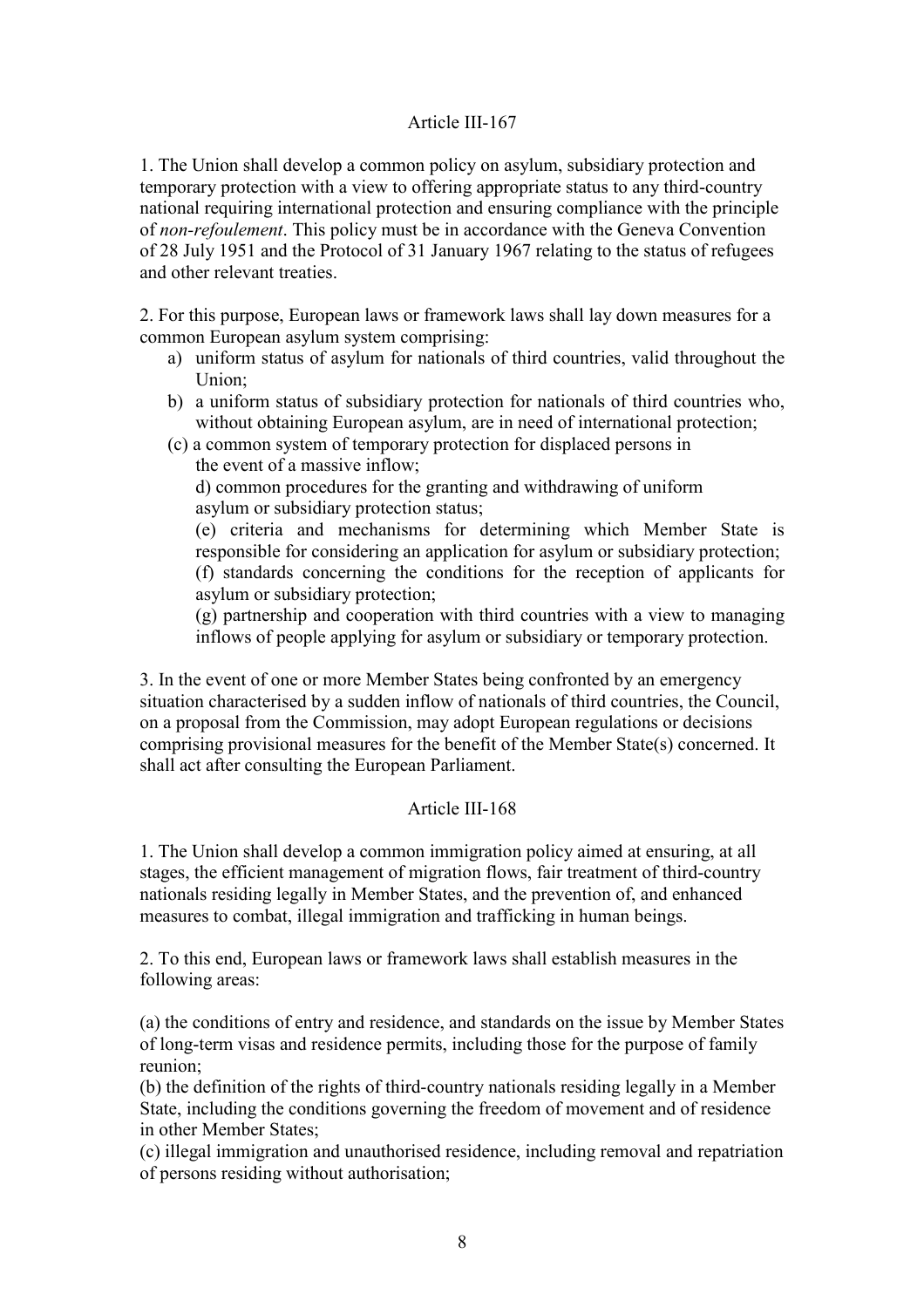(d) combating trafficking in persons, in particular women and children.

3. The Union may conclude readmission agreements with third countries for the readmission to their countries of origin or provenance of third-country nationals who do not or who no longer fulfil the conditions for entry, presence or residence in the territory of one of the Member States.

4. European laws or framework laws may establish measures providing incentives and support for the action of Member States with a view to promoting the integration of third-country nationals residing legally in their territories, excluding any harmonisation of the laws and regulations of the Member States.

5. This Article shall not affect the right of Member States to determine volumes of admission of third-country nationals coming from third countries to their territory in order to seek work, whether employed or self-employed.

#### Article III-169

The policies of the Union set out in this Section and their implementation shall be governed by the principle of solidarity and fair sharing of responsibility, including its financial implications, between the Member States. Whenever necessary, the acts of the Union adopted pursuant to the provisions of this Section shall contain appropriate measures to give effect to this principle.

# **ANNEX B**

Protocol on the position of the United Kingdom and Ireland on policies in respect of border controls, asylum and immigration, judicial cooperation in civil matters and on police cooperation

THE HIGH CONTRACTING PARTIES, DESIRING to settle certain questions relating to the United Kingdom and Ireland, HAVING REGARD to the Protocol on the application of certain aspects of Article III-14 of the Constitution to the United Kingdom and Ireland, HAVE AGREED UPON the following provisions which shall be annexed to the Treaty establishing a Constitution for Europe:

# Article 1

Subject to Article 3, the United Kingdom and Ireland shall not take part in the adoption by the Council of proposed measures pursuant to Section 2 or Section 3 of Chapter IV of Title III of Part III of the Constitution or to Article III-161 of the Constitution, insofar as that Article relates to the areas covered by those Sections, or to Article III-164 or Article III-176(2)(a). The unanimity of the members of the Council, with the exception of the representatives of the governments of the United Kingdom and Ireland, shall be necessary for acts of the Council which must be adopted unanimously. For the purposes of this Article, a qualified majority shall be defined as at least 55% of the members of the Council representing the participating Member States, comprising at least 65% of the population of these States. A blocking minority must include at least the minimum number of Council members representing more than 35% of the population of the participating Member States, plus one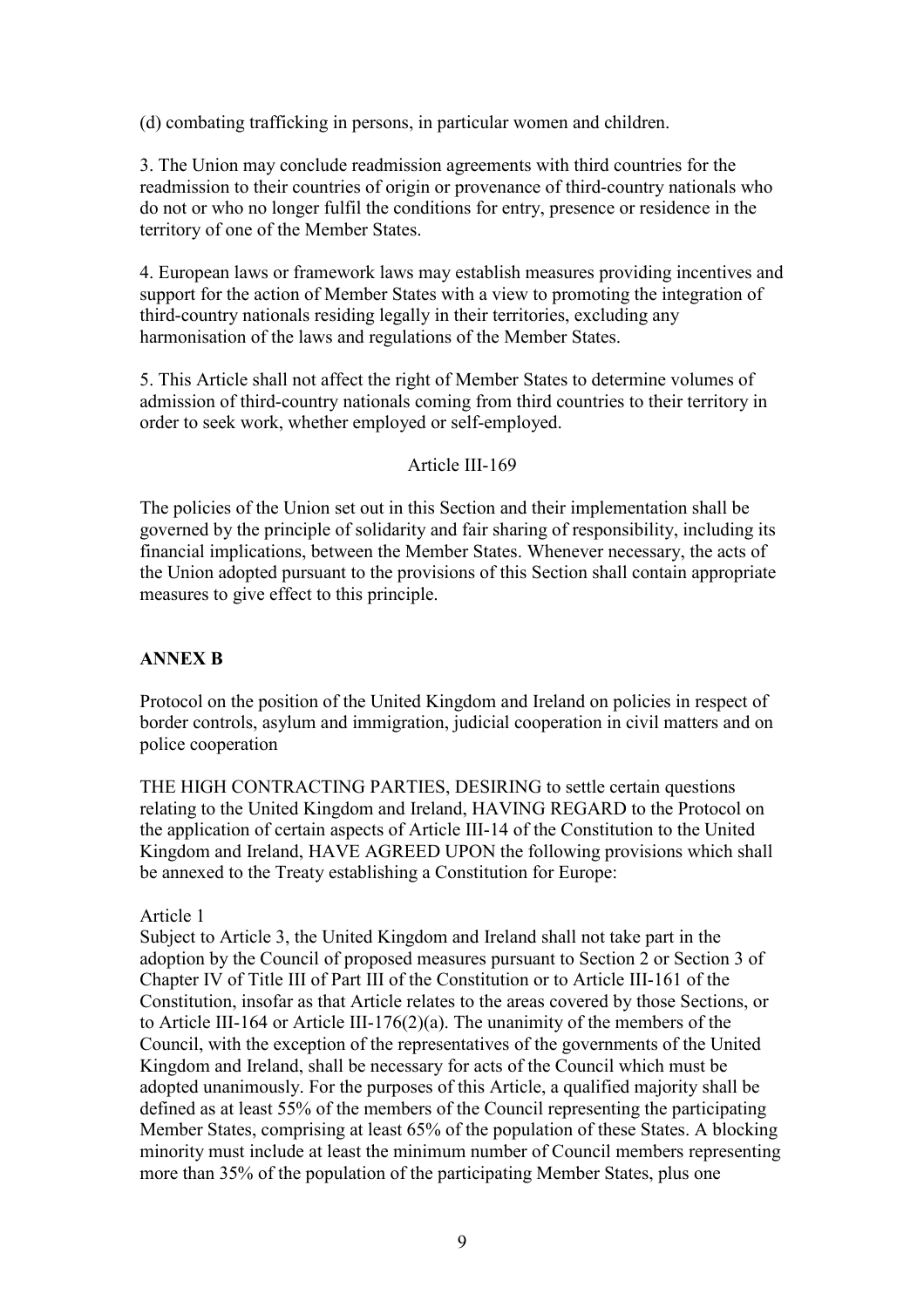member, failing which the qualified majority shall be deemed attained. By derogation from the second and third subparagraphs, where the Council does not act on a Commission proposal, the required qualified majority shall be defined as at least 72% of the members of the Council representing the participating Member States, comprising at least 65% of the population of these States.

#### Article 2

In consequence of Article 1 and subject to Articles 3, 4 and 6, none of the provisions of Section 2 or Section 3 of Chapter IV of Title III of Part III of the Constitution or of Article III-161 of the Constitution, insofar as that Article relates to the areas covered by those Sections, or of Article III-164 or Article III-176(2)(a), no measure adopted pursuant to those Sections or Articles, no provision of any international agreement concluded by the Union pursuant to those Sections or Articles, and no decision of the Court of Justice of the Union interpreting any such provision or measure shall be binding upon or applicable in the United Kingdom or Ireland; and no such provision, measure or decision shall in any way affect the competences, rights and obligations of those States; and no such provision, measure or decision shall in any way affect the acquis communautaire or the acquis of the Union nor form part of Union law as they apply to the United Kingdom or Ireland.

#### Article 3

1. The United Kingdom or Ireland may notify the Council in writing, within three months after a proposal has been presented to the Council pursuant to Section 2 or Section 3 of Chapter IV of Title III of Part III of the Constitution or to Article III-164 or Article III-176(2)(a) of the Constitution, that it wishes to take part in the adoption and application of any such proposed measure, whereupon that State shall be entitled to do so. The unanimity of the members of the Council, with the exception of a member which has not made such a notification, shall be necessary for acts of the Council which must be adopted unanimously. A measure adopted under this paragraph shall be binding upon all Member States which took part in its adoption. The European regulations or decisions adopted pursuant to Article 111-161 of the Constitution shall lay down the conditions for the participation of the United Kingdom and Ireland in the evaluations concerning the areas covered by Section 2 or Section 3 of Chapter IV of Title III of Part III of the Constitution. For the purposes of this Article, a qualified majority shall be defined as at least 55% of the members of the Council representing the participating Member States, comprising at least 65% of the population of these States. A blocking minority must include at least the minimum number of Council members representing more than 35% of the population of the participating Member States, plus one member, failing which the qualified majority shall be deemed attained. By derogation from the second and third subparagraphs, where the Council does not act on a Commission proposal, the required qualified majority shall be defined as at least 72% of the members of the Council representing the participating Member States, comprising at least 65% of the population of these States.

2. If after a reasonable period of time a measure referred to in paragraph 1 cannot be adopted with the United Kingdom or Ireland taking part, the Council may adopt such measure in accordance with Article 1 without the participation of the United Kingdom or Ireland. In that case Article 2 applies.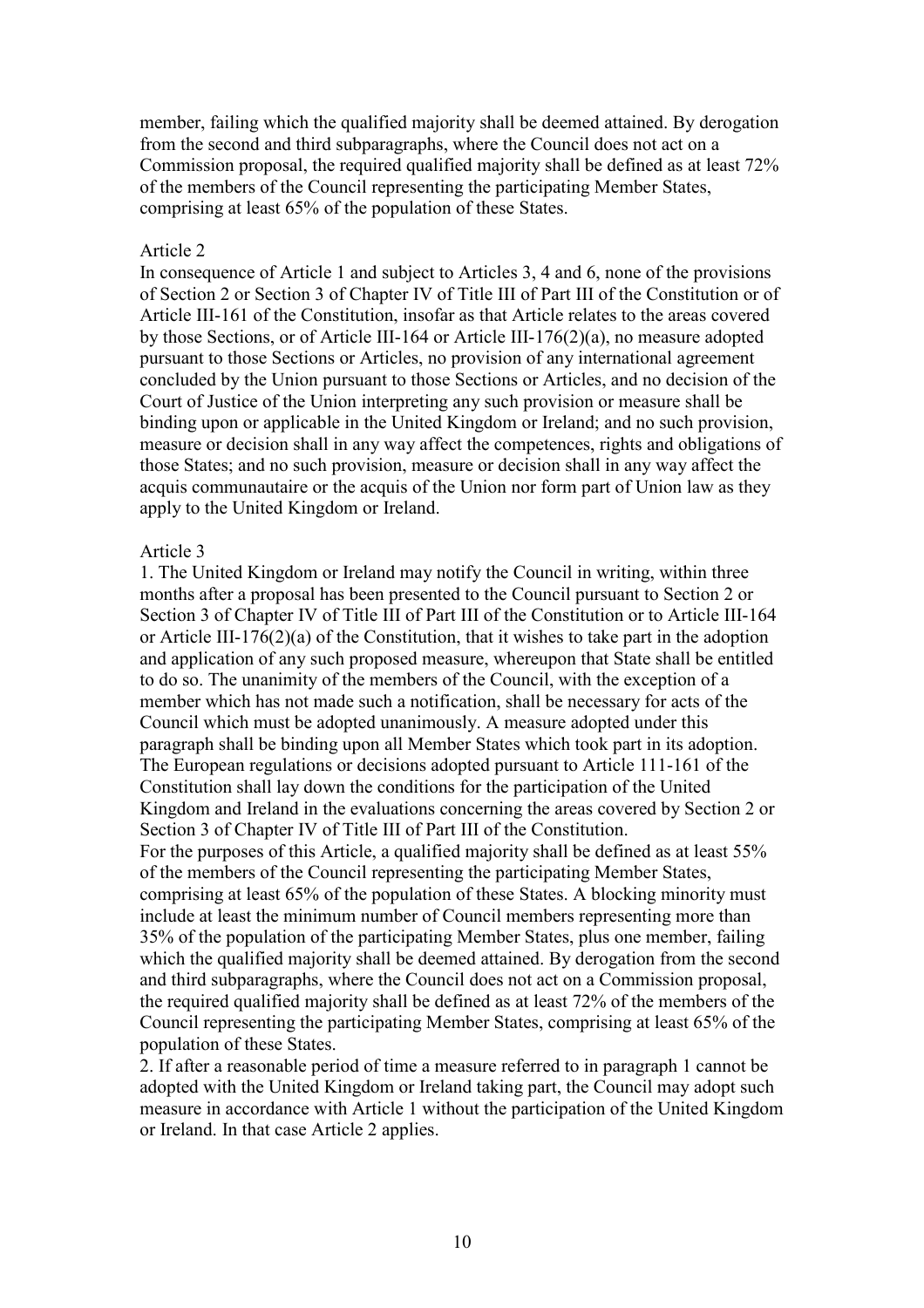# Article 4

The United Kingdom or Ireland may at any time after the adoption of a measure pursuant to Section 2 or Section 3 of Chapter IV of Title III of Part III of the Constitution or to Article III-164 or Article III-176(2)(a) of the Constitution, notify its intention to the Council and to the Commission that it wishes to accept that measure. In that case, the procedure provided for in Article III-326(1) of the Constitution shall apply mutatis mutandis.

#### Article 5

A Member State which is not bound by a measure adopted pursuant to Section 2 or Section 3 of Chapter IV of Title III of Part III of the Constitution or to Article III-164 or Article III-176(2)(a) of the Constitution, shall bear no financial consequences of that measure other than administrative costs entailed for the institutions, unless all members of the Council, acting unanimously after consulting the European Parliament, decide otherwise.

# Article 6

Where, in cases referred to in this Protocol, the United Kingdom or Ireland is bound by a measure adopted pursuant to Section 2 or Section 3 of Chapter IV of Title III of Part III of the Constitution or to Article III-161 of the Constitution, insofar as that Article relates to the areas covered by those Sections, or to Article III-164 or Article III-176(2)(a) of the Constitution, the relevant provisions of the Constitution shall apply to that State in relation to that measure.

#### Article 7

Articles 3 and 4 shall be without prejudice to the Protocol on the Schengen acquis integrated into the framework of the European Union.

#### Article 8

Ireland may notify the Council in writing that it no longer wishes to be covered by the terms of this Protocol. In that case, the provisions of the Constitution will apply to Ireland.

# **ANNEX C**

# *Qualified Majority Voting*

For the period between 1 May 2004 and 31 October 2004, the previous QMV system for 15 Member States has been extrapolated to include the new Member States. After 1 November 2004, the voting system will be amended, based on the principles defined by the Nice Treaty. The following table, based on Articles 12 and 26 of the Act of Accession, shows the system of weighted votes from May until October 2004 and from November 2004 onwards:

| <b>Member State</b> | Votes 1.5 - 31.10.04 | <b>Votes from 1.11.04</b> |
|---------------------|----------------------|---------------------------|
| Germany             |                      | 29                        |
| UK                  | 10                   | 29                        |
| France              | 10                   | 29                        |
| Italy               | 10                   | 29                        |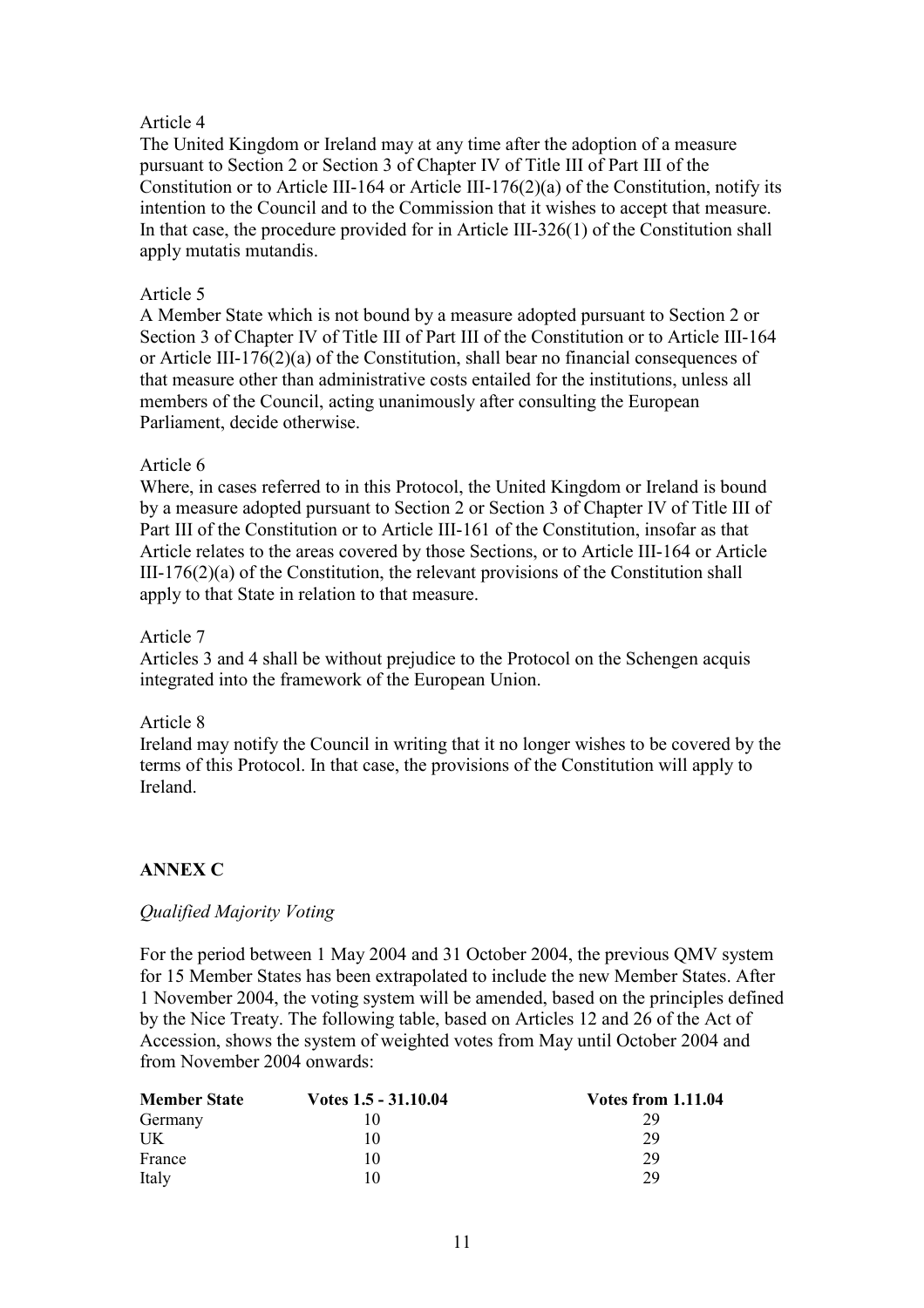| Spain          | 8                       | 27             |
|----------------|-------------------------|----------------|
| Poland         | 8                       | 27             |
| Netherlands    | 5                       | 13             |
| Greece         | 5                       | 12             |
| Czech Republic | 5                       | 12             |
| Belgium        | 5                       | 12             |
| Hungary        | 5                       | 12             |
| Portugal       | 5                       | 12             |
| Sweden         | $\overline{4}$          | 10             |
| Austria        | 4                       | 10             |
| Slovakia       | 3                       | 7              |
| Denmark        | $\overline{3}$          | 7              |
| Finland        | $\overline{3}$          |                |
| Ireland        | $\overline{\mathbf{3}}$ |                |
| Lithuania      | $\overline{3}$          |                |
| Latvia         | $\overline{3}$          | 4              |
| Slovenia       | $\mathfrak{Z}$          | 4              |
| Estonia        | $\overline{3}$          | 4              |
| Cyprus         | $\overline{2}$          | 4              |
| Luxembourg     | $\overline{2}$          | 4              |
| Malta          | $\overline{2}$          | $\overline{3}$ |
| $EU-25$        | 124                     | 321            |

The qualified majority threshold is currently 62 out of 87, on a proposal from the Commission, or 62 in favour, cast by at least 10 members. The blocking minority is 26 votes. Initially, the qualified majority will be 88 votes out of 124 on a proposal from the Commission, and 88 votes cast by at least two-thirds of members in other cases. The blocking minority will be 37. The Treaty provides in Article 26(2) that the qualified majority should represent 71.26% of the total number of votes, regardless of the number of countries which accede to the Union during this period.

From 1 November 2004 Council acts will require for their adoption by QMV at least 232 out of 321 votes. The blocking minority will be 90. Furthermore, a Member State may request verification as to whether these 232 votes represent at least 62% of the total population of the Union (Article 12(1)(b)). Article 12(3) provides for the qualified majority threshold to be fixed between 71% and 72.27%, depending on the eventual size of the Union (on the current accession schedule, Bulgaria and Romania will accede to the Union in 2007).

The new, "double majority" voting system defined by the Constitution is not scheduled to displace the Nice provisions on QMV until 2009. It is set out below:

#### Article I-24

1. A qualified majority shall be defined as at least 55% of the members of the Council, comprising at least fifteen of them, representing Member States comprising at least 65% of the population of the Union. A blocking minority must include at least four Council members, failing which the qualified majority shall be deemed attained.